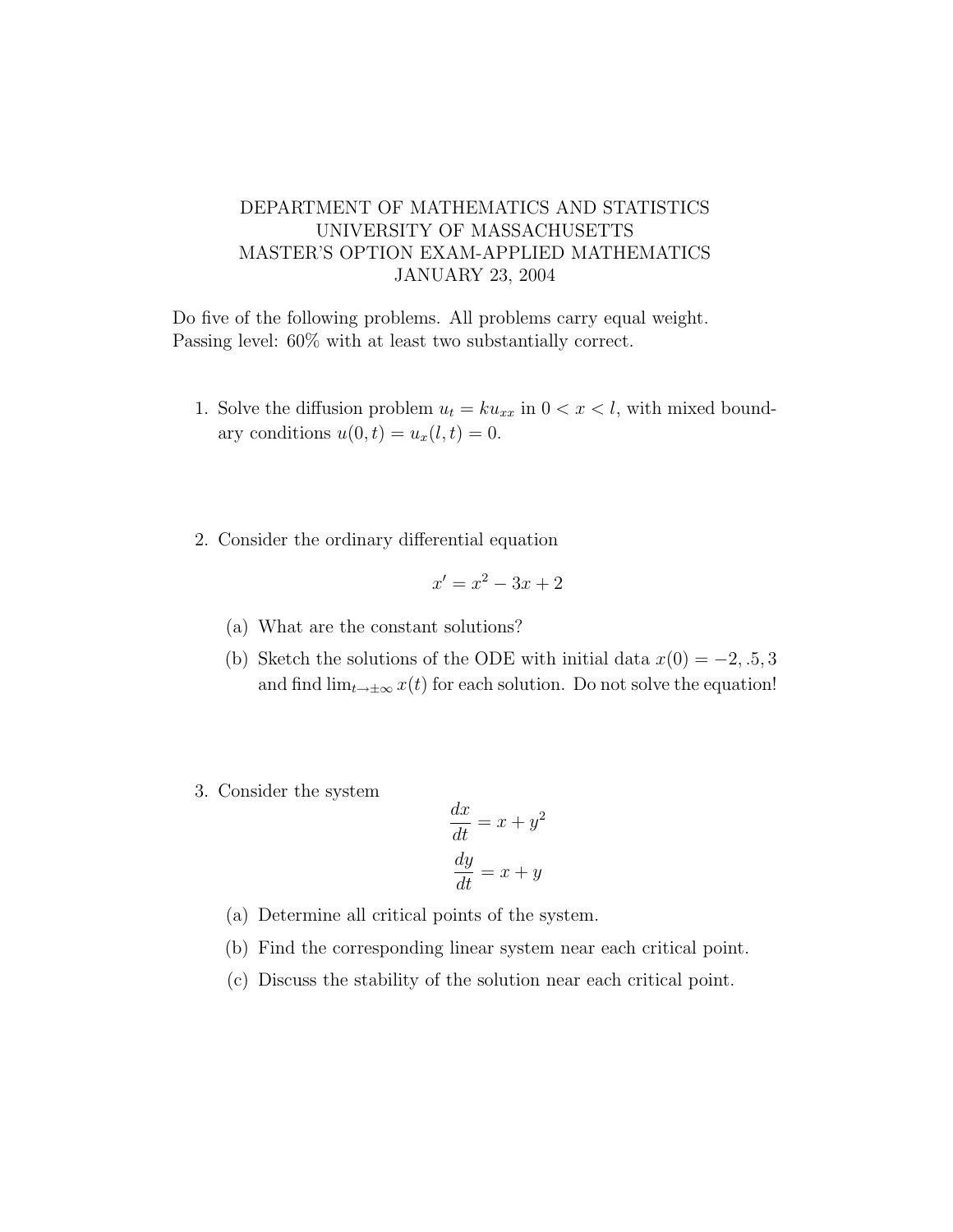4. (a) Give a physical interpretation of the equation

$$
u_t + 2x^2 u_x = 0
$$

- (b) Draw the characteristics and solve the above equation with initial data  $u(x, 0) = e^x$ .
- 5. Consider the eigenvalue problem with Robin Boundary Conditions at both ends:

$$
-X'' = \lambda X
$$
  
 
$$
X'(0) - a_0 X(0) = 0, X'(l) + a_l X(l) = 0
$$

- (a) Show that  $\lambda = 0$  is an eigenvalue if and only if  $a_0 + a_l = -a_0 a_l l$ .
- (b) Find the eigenfunctions corresponding to the zero eigenvalue.
- 6. Consider an infinite string whose position is governed by the 1-D wave equation

$$
u_{tt} = u_{xx}
$$

The string's initial position  $u(x, 0) = 0$  and initial velocity  $u_t(x, 0) = 1$ for  $|x| > a$  and  $u_t(x, 0) = 1$  for  $|x| \ge a$ . Sketch the string profile (u versus x) at each of the successive instants  $t = a/2$ ,  $3a/2$  and  $5a$ . [Hint: Use D'Alembert's solution].

7. (a) Use separation of variables to solve Laplace's equation  $\Delta u = 0$ with 'initial data'

$$
u^{n}(x, 0) = \frac{1}{n} \sin(nx)
$$
 and  $\frac{\partial u^{n}}{\partial t}(x, 0) = 0.$